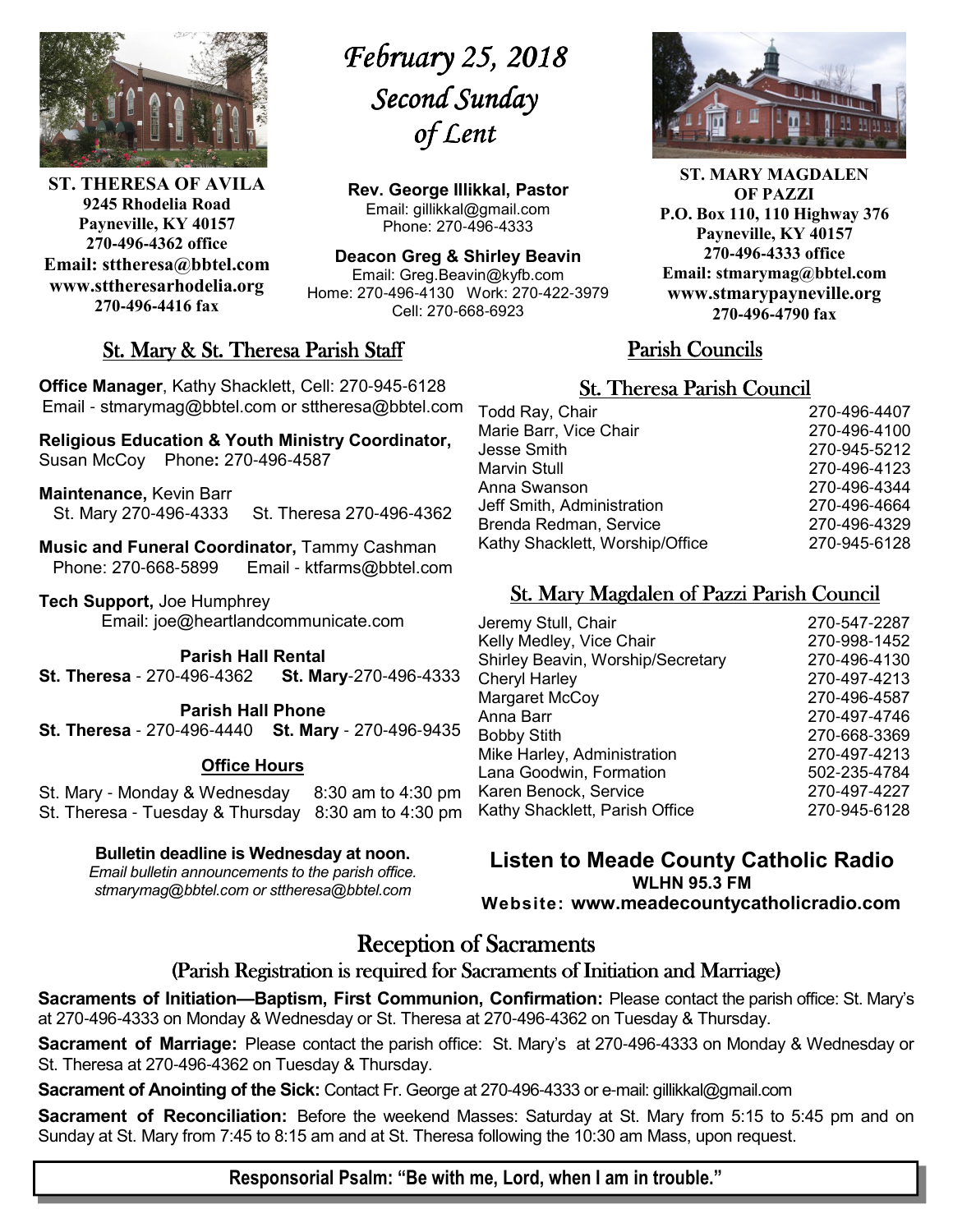### **Ministers for March 3rd & 4th at St. Mary**

#### **Lectors**

**Sat 6:00 pm** Margaret McCoy & Aaron Pierce **Sun 8:30 am** Shirley Beavin & Glenn Mattingly

#### **Eucharistic Ministers**

**Sat 6:00 pm** Lois Fackler & Paul Fackler **Sun 8:30 am** Kevin Barr, Leon Pike Patsy Ray, Debbie Pickering **Altar Servers Sat 6:00 pm** Jace & Jesse Beavin **Sun 8:30 am** Allie & Grace Mattingly **Gift Bearers**

|  | Sat 6:00 pm Children's Church |  |
|--|-------------------------------|--|
|  | Sun 8:30 am Children's Church |  |

#### **Fatima Statue**



**February 25 -** Bruce & Donna Livers **March 4** - Teresa Livers

#### **1st Friday Bingo March 2, 2018**

**Manager:** Juanita Hall **Workers:** Darlene Livers, Gail & Jessica Mattingly, Andrew Goins, **volunteers needed**

**Please note:** Volunteers are always needed at St. Mary Friday Night Bingo. If you would like to help, please come at 6 p.m. and talk to the bingo manager.



### Weekend Mass Schedule

**Saturday, 6:00 pm at St. Mary (January through June)** 6:00 pm at St. Theresa (July through December)

**Sunday, 8:30 am at St. Mary Sunday, 10:30 am at St. Theresa**

### **Ministers for March 4th at St. Theresa**

**Lectors Sun 10:30 am** Karen Greco & Audrey Popham

**Eucharistic Ministers Sun 10:30 am** David Barr & Donna Knott

**Homebound Minister** David Barr

**Altar Servers Sun 10:30 am** Sandy & Charleigh Vessels

**Gift Bearers Sun 10:30 am** Children's Church

### **Fatima Statue**



 **February 25 -** Crystal Blehar

**March 4** - Crystal Blehar

# **St. Mary Magdalen of Pazzi Church Mass Intentions for the Week**

| Monday    | $8:30$ am         | Alphonsus Mattingly +               |
|-----------|-------------------|-------------------------------------|
| Wednesday | $8:30$ am         | Wayne McCoy +                       |
| Saturday  | $6:00 \text{ pm}$ | Wallace & Leisa Greenwell +         |
| Sunday    | $8:30$ am         | St. Mary & St. Theresa Parishioners |

### **St. Theresa Church Mass Intentions for the Week**

| Tuesday  | 8:30 am Jim & Geraldine Barr +          |
|----------|-----------------------------------------|
| Thursday | 8:30 am Carissa, Rance & Adie Foushee + |
| Sunday   | 10:30 am Tubb, Stella, & Ricky Redmon + |

# **Stewardship of Treasure**

| <b>St. Mary</b> Weekly goal                                                                                                                                 | 2,700.00                 |
|-------------------------------------------------------------------------------------------------------------------------------------------------------------|--------------------------|
| <b>February 18th collection</b>                                                                                                                             | 2,706.39                 |
| <b>OVER/UNDER minimum weekly goal</b>                                                                                                                       | 6.39                     |
| <b>Black &amp; Indian Missions</b>                                                                                                                          | 693.00                   |
| <b>Improvement Fund</b>                                                                                                                                     | 100.00                   |
| <b>Propagation of Faith</b>                                                                                                                                 | \$5.00                   |
| <b>Opportunities for Life</b>                                                                                                                               | \$5.00                   |
| <b>The Record</b>                                                                                                                                           | \$8.00                   |
| <b>St. Theresa</b> Weekly Goal                                                                                                                              | 2,500.00                 |
| <b>February 18th Collection</b>                                                                                                                             | 1,820.00                 |
| OVER/UNDER minimum weekly goal                                                                                                                              | 680.00                   |
| <b>Black &amp; Indian Missions</b><br><b>Improvement Fund</b><br><b>The Record</b><br>Thank you for your stewardship sacrifice<br><i>it IS appreciated!</i> | 183.00<br>100.00<br>8.00 |

What's Happening this Week

**Monday, February 26th** *9am*-*1pm & 5*-*9 pm Eucharistic Adoration at St. Mary*

**Wednesday, February 28th** *6:30 pm Stations of the Cross at St. Mary*

*6:30 pm Religious Ed. Classes for grades K* - *12 6:30 pm R.C.I.A. in St. Mary Gathering Space*

**Friday, March 2nd** *6:30 pm Stations of the Cross at St. Theresa 7:00 pm St. Mary Bingo in Parish Hall*

**Saturday, March 3rd** *7:30 am Men's Prayer Group in St. Mary Gathering Space*

# Upcoming Parish Meetings



**St. Mary Parish Council** - March 5 at 7 p.m.

- **St. Theresa Parish Council** March 12 at 7 p.m.
- **St. Mary Finance Council**  March 13 at 7 p.m.
- **St. Theresa Finance Council March 13 at 8 p.m.**
- **St. Mary Picnic Meeting**  March 20 at 7 p.m.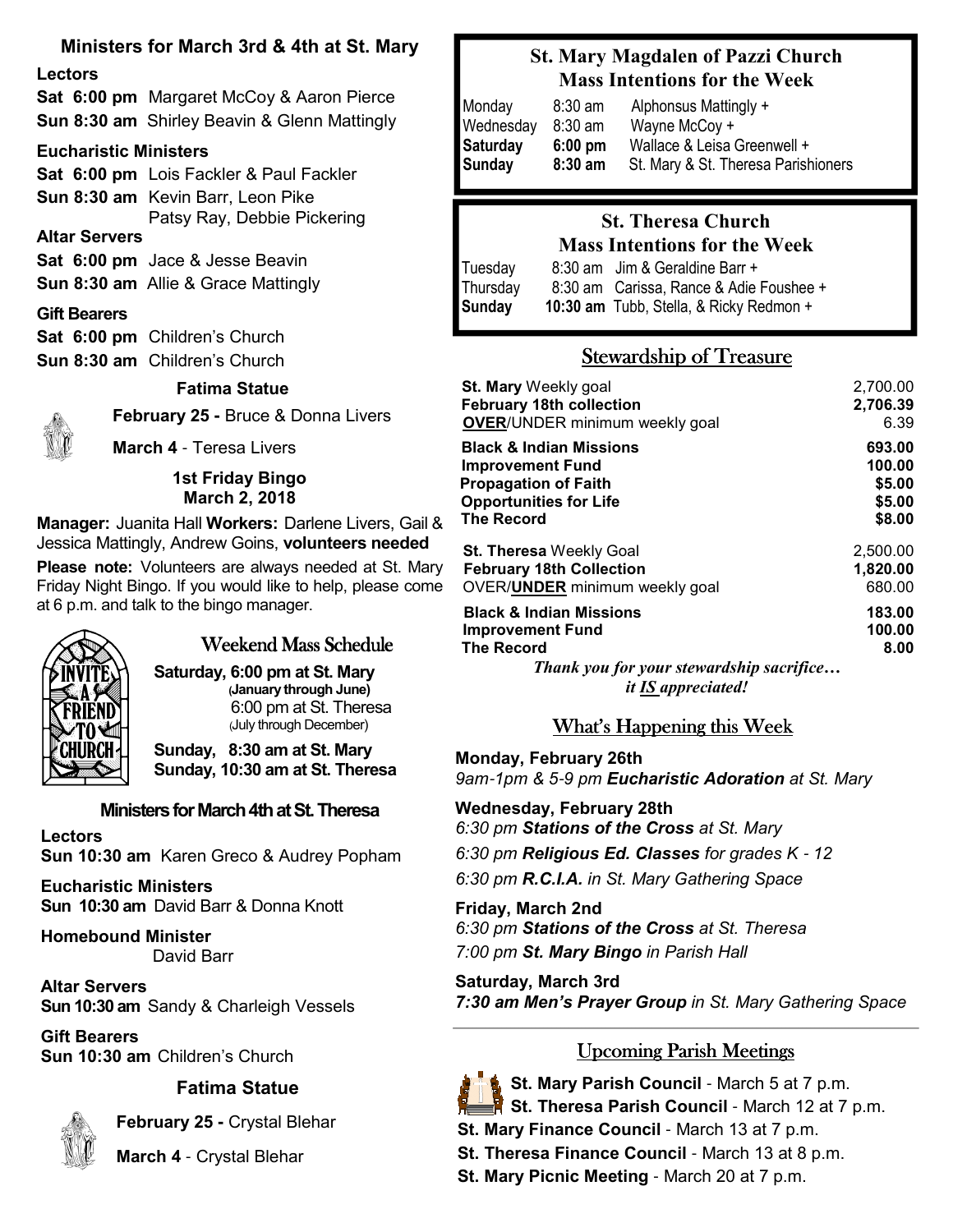#### Stewardship Renewal

Thank you to everyone who have already returned their stewardship intentions for 2018. Please prayerfully consider how you will share your gifts of time, talent and treasure and return your intention card as soon as possible.

#### Stations of the Cross

We will have Stations of the Cross on Fridays at 6:30 p.m. at St. Theresa and on Wednesdays at 6:30 p.m. at St. Mary. We are hoping this will give more opportunity for our parishioners to attend power of the Cross. Come join us for a **Lenten Retreat Day**  Stations of the Cross during Lent.

#### Lenten Handouts and Devotionals

There are several different Lenten Devotional booklets, Our Daily Way of the Cross pamphlet, Rice guide our prayer and reflection day. Registration fee is \$25 Bowls and the 2018 Lenten Schedule for our parishes in the vestibule/Gathering Space of our churches. Please stop by the table to pick these up and spend 1267. Six Catechist credits will be applied towards Spiritual time with Christ in prayer and meditation this Lent.

#### Closet Closet Volunteers Needed

**St. Mary and St. Theresa are scheduled to help at the Clothes Closet this week, February 26 to March 3.** This year in order to gain more volunteers, each church will be on a six week rotation. Volunteers are still welcome anytime. The next dates for St. Mary Magdalen and St. Theresa volunteers is: April 9 to 14 and May 21 to 26. If you are interested in helping, please contact Darlene Livers at 270-496-4571. Thank you for your continued support.

#### Rally for Life

Kentucky Right to Life Association's annual statewide Rally for Life, Thursday, March 1, 2018, 11:30 a.m. to 1:00 p.m. in Frankfort at the Capitol Rotunda. Buses will be leaving from Tonini Church Supply, 966 Breckenridge Lane, at 10:00 a.m. Call the Right to Life office (502) 895-5959 to reserve a seat. Suggested donation for the coach bus is \$10 per person. Everyone is encouraged to attend and show support for LIFE!

#### Area Fish Frys

The **St. Teresa Council Knights of Columbus** will host a Fish Fry each Friday from 4 to 7:00 p.m. from February 16 through March 23 at St. John's in Brandenburg, KY. **St. Mary** - Darlene Livers, Tammy Cashman, Tiffany Cod Fish dinners will be served.

**St. Martin of Tours** will host a Fish Fry each Friday, February 16 through March 23 from 4 to 7:00 p.m. at St. Martin's in Flaherty.

**Holy Guardian Angels** will host a Fish Fry each Friday, Holy Guardian Angels, Irvington, KY

### Red Cross Blood Drive

There will be a Red Cross Blood Drive on **Tuesday, March 6, 2018** from 3:00 to 7:00 p.m. Blood<br>drive in St. Mary Parish Hall. All blood types are needed! Each donation can help save up to 3 lives!! To schedule an appointment, please download the American Red Cross App or go to www.redcrossblood.org and enter Sponsor Keyword: marymagofpazzi

#### Lenten Retreat Day

Lent is a time of transformation of self in Christ through the **- Walking Lovingly with Jesus to the Cross** on Saturday, March 3, 9 a.m. to 3 p.m. at St. Agnes, Aloysius Hall (Enter under green canopy on side of church building), 1920 Newburg Road, Louisville, KY. Stations of the Cross will and includes lunch. To register prior to retreat, contact Lynn McDaniel at lmcdaniel@archlou.org or (502) 636-0296, ext. Formation.

#### Catholic Women's Conference Louisville

**Deadline has been extended!** Our registration deadline has been extended to **Tuesday, March 6.**  To register online go to: www.cwclouisville.net. Join hundreds of Catholic women on Saturday, March 10, 2018 **for the Archdiocese of Louisville Catholic Women's Conference - Diverse Women of Faith** from 8:30 a.m. to 1:30 p.m. at St. Patrick, 1000N. Beckley Station Rd., Louisville. Keynote Speakers: Sarah Hart and Sr. Eva Marie Lumas, SSS.

#### St. Martin of Tours Lenten Mission

St. Martin of Tours in Flaherty, KY will host a Lenten Mission **"Fully Alive-A Lenten Encounter with Grace"**  March 11-13, 7 to 8 p.m. A mission is a time of renewal and healing. Fr. Hopper has invited our guest speaker, Joe Farris, to lead us this year at our mission. He is a lay Passionist Preacher who has led missions all over the country the past 15 years with an engaging message of hope and inspiration. He has been married to his wife Ashley for 24 years and they have 6 incredible children. This will be life-changing event for our community. Bring a friend! All are welcome!

#### Church Cleaners for March

Cashman, Donna Livers, Teresa Livers, Stacy Livers

**St. Theresa** - Myra Nevitt & Julia Schmidt

February 16 through March 23, from 4 to 7:00 p.m. at contact the parish office or sign up on your stewardship Please note: More volunteers are needed at St. Theresa to clean church each month. If you can help, please intention form.